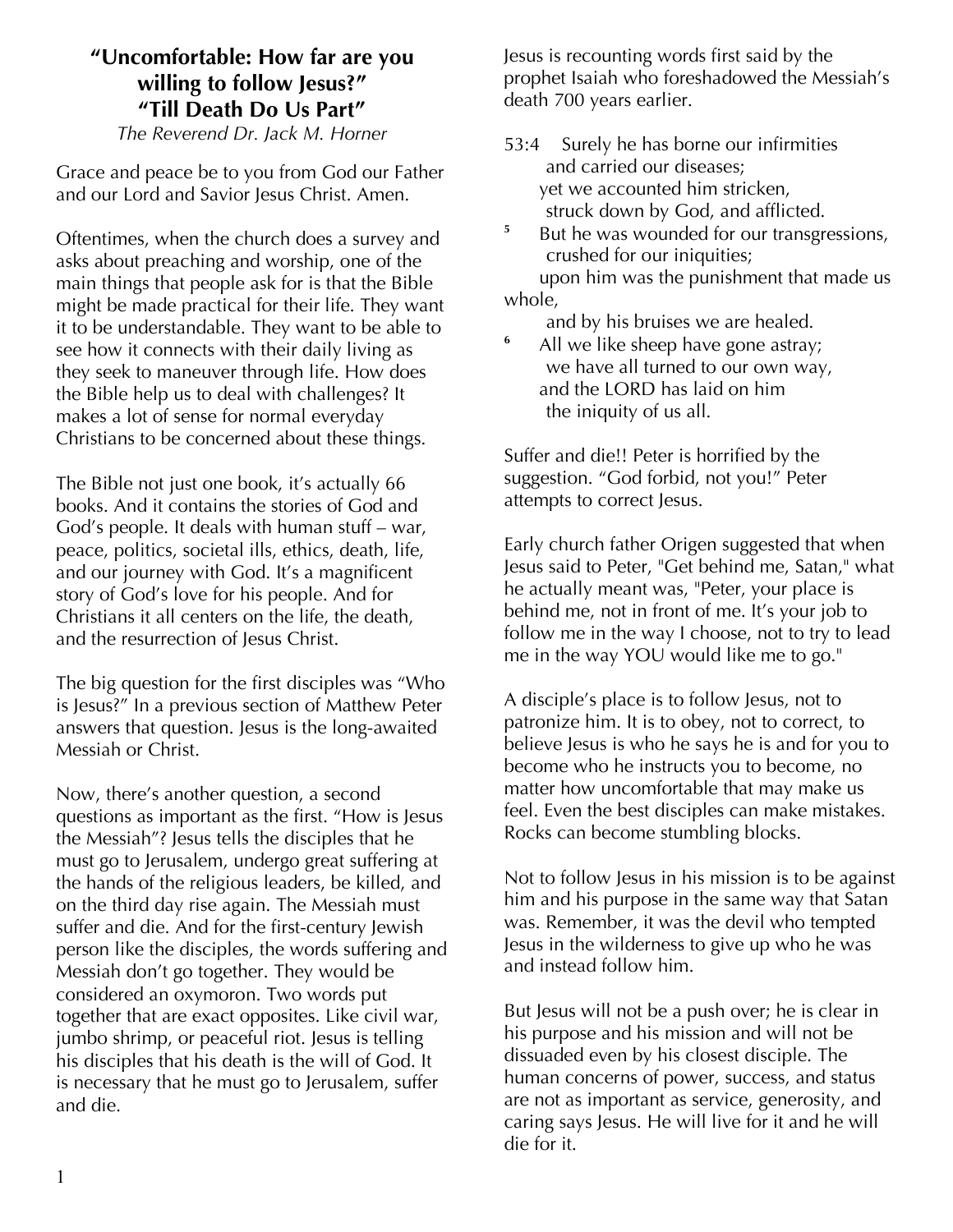And if that's how you want your life to be, a life lived for your family, for your friends, for your community, for your church, and for your country, get behind Jesus and follow him. He will show you the way, the truth, and the life worth living.

But understand, it is not an easy road. He makes that clear to the disciples. They will have their crosses to bear as well. You'll have to set down your desire for prestige and influence, money and consumerism, so you can take up the cross and its values of self-sacrifice, humility and love.

And following Jesus is not enforced as we heard in our children's message. He doesn't scream at you for compliance. He doesn't make you do anything. It's an invitation to live like him, to deny yourself to serve others. When we follow Jesus, we experience true freedom from that which would enslave us.

A German pastor who fought against the Nazis, Dietrich Bonhoeffer, said that discipleship is not a confession of belief, but obedience. It is following. Jesus bids us to come and die. To die to self, to be bound to him in community, so that we can to truly live! Don't just admire Jesus, follow Jesus. And our following centers on love.

Paul in his letter to the Romans offers guidelines for how Christians are to center our lives in love. He shares these wonderful attributes of love.

- First: love is genuine. It's real, it's honest, it's not fake.
- Make it your way of life. There is too much evil and hatred in the world; be different from the world and its values.

I'm reminded of a chorus from Bob Dylan's song *Gotta Serve Somebody*.

But you're gonna to have to serve somebody, yes Indeed you're gonna have to serve

somebody Well, it may be the devil or it may be the Lord

But you're gonna have to serve somebody

Serve Jesus

- Let yourself love and be loved. Paul calls this "mutual affection". Love requires us to be open to the love and then the potential pain of loss.
- Honor people. Respect people. The hardest thing for me during these times in which we are living is seeing the lack of respect for our fellow human beings, whether it's the police, protesters or politicians. Christian living is to try to "outdo each other in showing honor." The persons you may malign have all been created in the image of God and loved by him. Remember that!
- Love extravagantly, generously, passionately with voice, thought, and action for your neighbor.
- Strive to be like Jesus. "Rejoice in hope, be patient in suffering, persevere in prayer."
- Care about your friends and the stranger you don't even know. Hospitality is a virtue in every major culture and religion. If we forget about caring for each other, we lose our very humanity.
- Show empathy. We are social animals. We are best together. Seek to understand what a person is going through. Listen, care, support them in their needs.
- Promote peace. Promote peace in your homes, in your church, in your community, in the streets. The answer to riots on the streets is not to go into those streets with violent intent, but instead with love. "Don't repay evil for evil."
- Be humble. Don't react to everything you hear. Think for yourself. Seek wisdom rather than knee jerk reaction. God gave